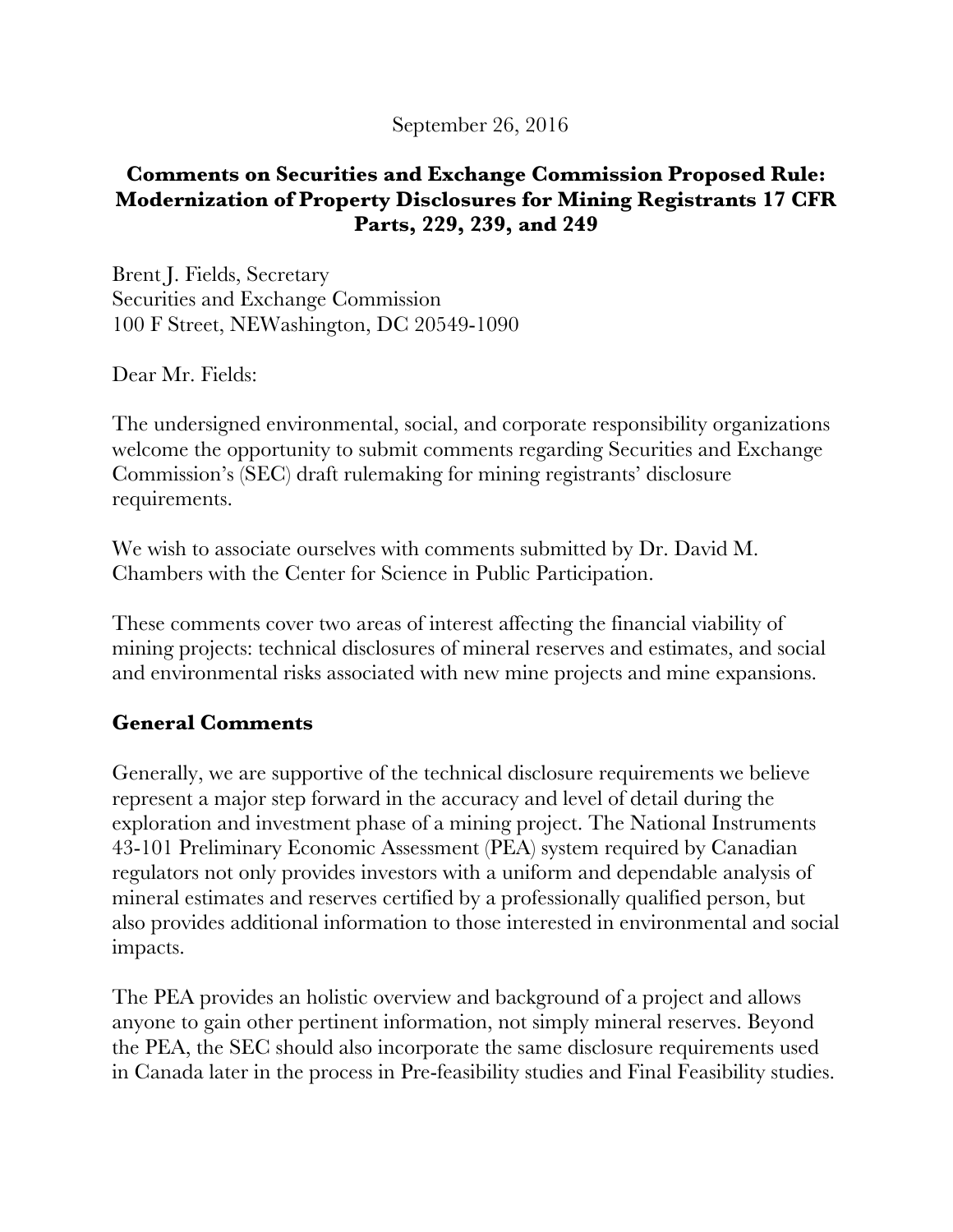## **Specific Requests for Comment**

*7. When assessing the materiality of mining operations, should we require a registrant to include, for each property, as applicable, all related activities from exploration through extraction to the first point of material external sale, including processing, transportation, and warehousing as proposed? Why or why not? Is the "first point of material external sale" the appropriate cut-off or should we use some other measure? Are there certain activities that we should exclude from the materiality determination, even if they occur before the first point of material external sale? If so, which activities, for which minerals or companies, and why? Are there certain activities after the point of first material external sale that we should include? If so, which activities, for which minerals or companies, and why?*

The SEC's materiality determination should account for costs associated with mine reclamation. Therefore, the "first point of material external sale" is not the appropriate cut-off. While reclamation can, under some circumstances, occur contemporaneously with other in scope activities, in many cases the enormous liabilities registrants must incur to cover reclamation costs tend to become more tangible closer to mine closure- long after the initial sales of minerals.

As discussed below, reclamation constitutes one of the greatest environmental and social liabilities mining registrants should disclose to investors. The appropriate measure the SEC should consider is not when sales begin, but when final closure and reclamation ends.

*8. Are there specific qualitative or quantitative factors relating to the environmental or social impacts of a registrant's properties or operations that a registrant should consider in making its materiality determination?*

Yes. Every year, auditing firm Ernst & Young (E&Y) publishes its Business Risks Facing Mining and Metals report.<sup>i</sup> This year, E&Y listed the Social License to Operate (SLTO) as the fourth greatest risk mining investors face.<sup>ii</sup> As the report details, mining projects that generate opposition, protests, civil unrest, or riots pose challenges for mining investors and constitute additional risks for which the SEC should develop an appropriate disclosure mechanism.<sup>iii</sup>

*33. Should we define a qualified person to be an individual, as proposed? Or should we expand the definition, in cases where the registrant engages an outside expert, to include legal entities, such as an engineering firm licensed by a board authorized by U.S. federal, state or foreign statute to regulate professionals in mining, geosciences or related fields? Why or why not?*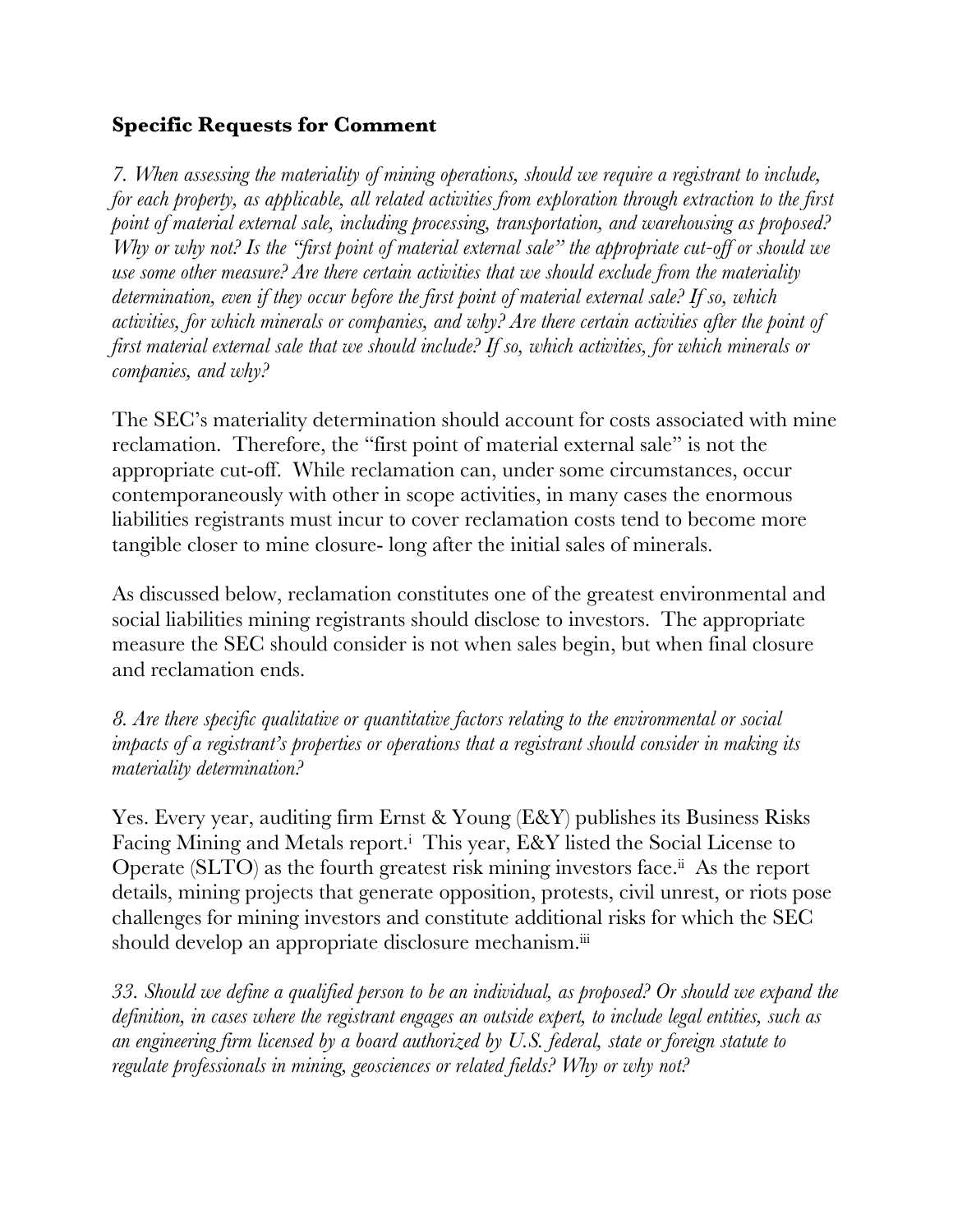The SEC should consider a "qualified person" to be an individual per the NI 43- 101 guidelines, rather than a corporation or organization.

*109. Should we require the qualified person to include in a technical report summary the 26 items, as proposed? Are there any items of information that we should include instead of or in addition to the proposed 26 sections of the technical report summary?*

Yes. The information provided in the technical report summary should include the twenty-six proposed items. In particular, we urge the SEC to adopt proposed Item  $601(b)(96)(iv)(B)(17)$  of Regulation S-K to require detailed descriptions of infrastructure needs for mining projects, especially dams, tailings disposal, water, and energy access. Tailings dam failures like the recent events in Braziliv which killed 19 people and in Canada<sup>v</sup> – considered the worst mining disaster in Canadian history – should be evaluated from the beginning, as tailings dam design plays a key role in risk levels.

Similarly, we urge SEC to adopt Item  $601(b)(96)(iv)(B)(19)$  of Regulation S-K requiring qualified persons to prepare technical report summaries including descriptions of the "environmental, permitting, and social or community factors related to the project". vi This is the SLTO.

*110. Should we expand proposed Item 601(b)(96)(iv)(B)(19)(vi) to provide additional specific examples…(of) "issues related to environmental, permitting, and social or community factors" that the qualified person must include in the technical report summary?vii*

Yes. SEC should also require registrants to disclose to investors additional material environmental and social risks associated with their mining operations.

1) Externalities

Too often, mining companies conveniently omit key factors from the public dialogue that represent enormous impact over both the short and long terms. Mostly, these are "externalized impacts", meaning they usually fall upon people detached from the mining company, yet still have the ability to make or break the long-term financial viability of a project.

2) Bonding and Financial Assurance

Technical report summaries must also include detailed descriptions of the bonds and other financial assurances registrants obtain as required by applicable state and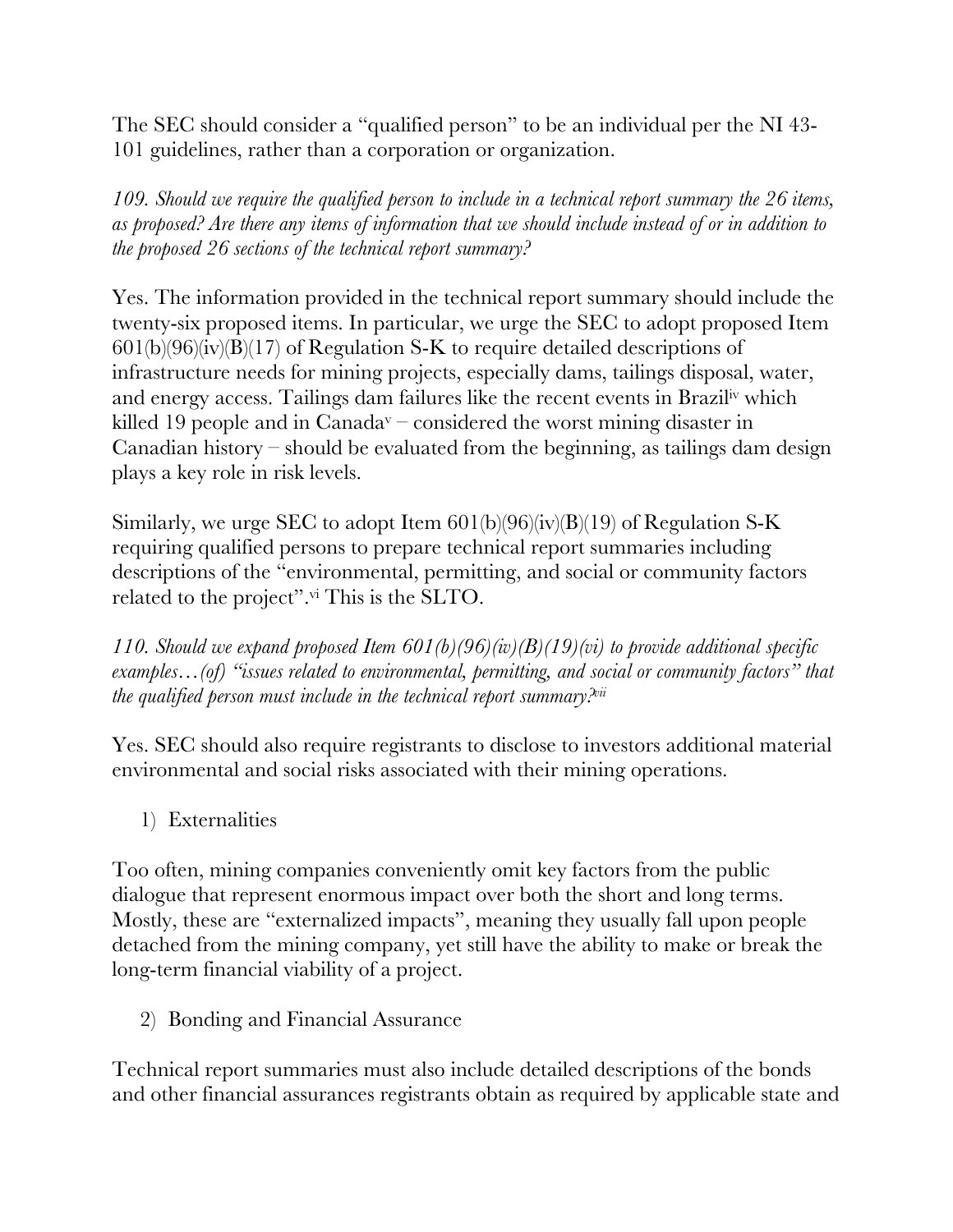federal laws and regulations. The SEC should require particularized disclosure for especially risky instruments such as corporate guarantees or self-bonds.viii

Corporate guarantees are not backed by hard assets, cash, or cash equivalents. Many mining companies that rely on resource extraction lack diversified lines of business that can dilute the risk of market downturns. Furthermore, the metal market is too volatile to provide sufficient time for corrective action. Once market conditions decline, self-bonding creates a perverse incentive by discouraging shifts to stronger forms of financial assurance, because the shift would occur at the weakest financial moment for the company.

Next year, the Environmental Protection Agency (EPA) will finalize bonding rules for hardrock mines under Section 108(b) Comprehensive Emergency Response, Compensation, and Liability Act (CERCLA or Superfund). ix

EPA has the authority to collect bonds, up front, for both new and existing hardrock mines to cover environmental mitigation, accidents, emergencies, and bankruptcy. These additional costs to a company can also lend insight into the type of environmental risk a project may carry from construction into perpetuity. The SEC should require disclosure of these bond amounts, and the bond's purpose, as soon as possible.

3) Long Term Water Treatment Risks

Another major consideration for investors is acid mine drainage (AMD) and heavy metal discharge. Mining companies have a well-documented historic trend of understating AMD risks and heavy metal discharge that can dramatically impact the bottom line of the project over time. x While regulators typically address these liabilities in Plans of Operations<sup>xi</sup> and/or Environmental Impact Statements (EIS), xii those steps in the process of mine development occur far too late for many investors who purchase interests earlier in the exploration phase. AMD can persist in perpetuity, and in many cases will represent a major cost to the company long after mining concludes – sometimes the projected horizon is in the thousands of years.xiii

Initial exploratory drilling can yield tremendous insight into AMD risks – long before an EIS is written – and this information could prove valuable to investors. The SEC should require disclosure of the potential for AMD and the probability that a facility will need water treatment in perpetuity.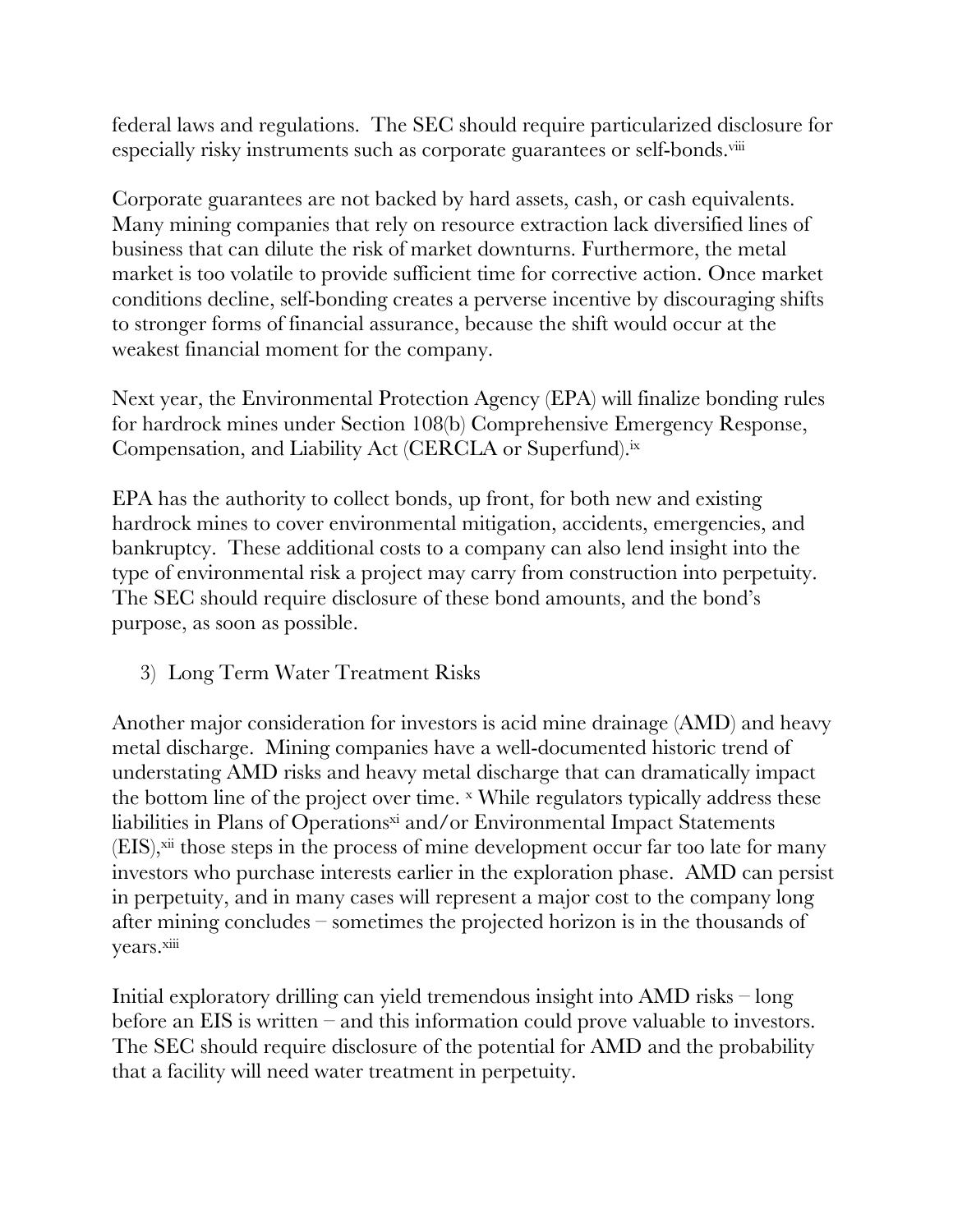Baseline surface and groundwater testing results should also be disclosed as early in the process as is possible. Indeed, without these tests, the mining registrant demonstrates a disingenuous interest in environmental protection. Disclosure of baseline tests and exploratory drilling results are the best way to inform investors, not only of potential mineral reserves, but also potential AMD risks.

4) Additional Environmental and Social Risks

The SEC should consider a system of broad disclosure regarding these and other key environmental and social risks. While some of this information may be found within a PEA, the SEC should consider additional disclosure requirements that would isolate environmental and social risks into a separate document for easy public and investor digestion. Where possible, the SEC should take precautionary steps to require that all information known by registrants regarding these risks be accessible to investors as soon as practicable. These risks should include, but not be limited to:

- $\triangleright$  Local, regional and state government resolutions for or against a mining project
- $\triangleright$  Risk of AMD and heavy metals discharge as testified by a qualified person
- $\triangleright$  Risk of tailings dam failure per the Mt. Polley Expert Panel recommendations<sup>xiv</sup>
- $\triangleright$  Risk of fugitive dust issues as testified by a qualified person
- $\triangleright$  Risk of losing access to water resources
- $\triangleright$  Risk of losing access to energy resources
- $\triangleright$  Risks from litigation or permit challenges, including finalized or proposed regulation

# **Conclusion**

Much of what investors need to know about a mining project has little to do with the value of the minerals sought. Instead, most of the major liabilities stem from risks associated with a registrant's SLTO and costs for long-term water treatment, bonding, and reclamation. We therefore respectfully urge the SEC to adopt a final rule that reflects a requirement for registrants to disclose the actual costs and risks of their mining projects, especially those "externalized" costs that communities and taxpayers often absorb on their behalf.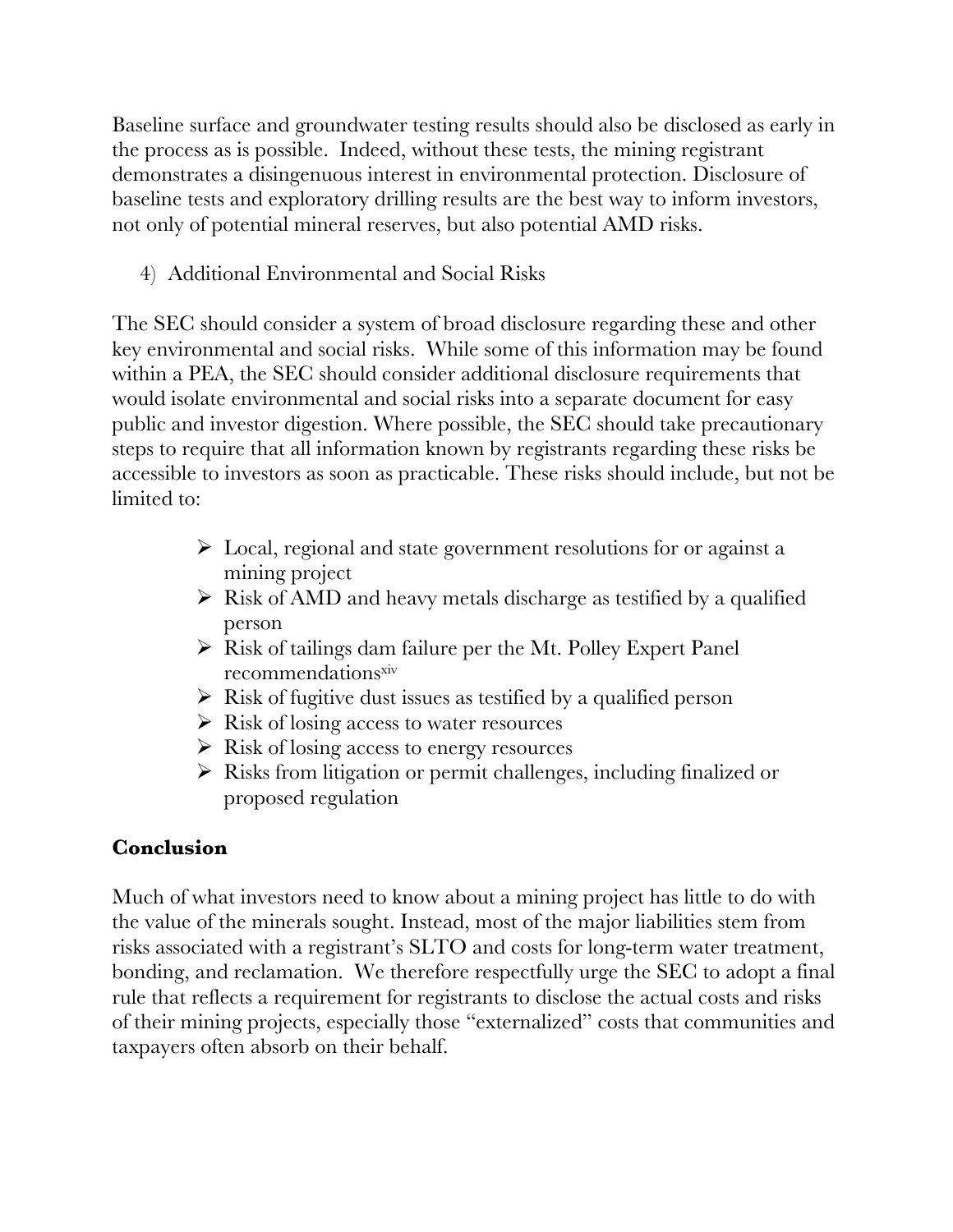We appreciate the opportunity to comment on these proposed disclosure requirements.

Sincerely,

Earthworks Progressive Leadership Alliance of Nevada Save Our Sky Blue Waters MiningWatch Canada The Lands Council Great Basin Resource Watch Energy and Conservation Law E-Tech International Friends of the Kalmiopsis Interfaith Center on Corporate Responsibility Multicultural Alliance for a Safe Environment Voyageurs National Park Association Greater Yellowstone Coalition Friends of the Boundary Waters Wilderness Environment Caucus, Minnesota Democratic-Farmer-Labor Party Helen Jaccard **WaterLegacy** Izaak Walton League of America- Minnesota Division High Country Conservation Advocates Friends of the Cloquet Valley State Forest Oblate International Pastoral Investment Trust New Mexico Environmental Law Center Information Network for Responsible Mining

 

<sup>&</sup>lt;sup>i</sup> Find the report <u>here</u>: http://www.ey.com/gl/en/industries/mining---metals/business-risks-inmining-and-metals

<sup>&</sup>lt;sup>ii</sup> See Earthblog: Mining Company Misbehavior Among the Largest Investment Risks

iii Please see below our comment to Request for Comment 109 and 110. The SLTO disclosure belongs as proposed Item  $601(b)(96)(iv)(B)(19)$  of Regulation S-K

iv See Earthblog: Brazil Mine Spill: Enough is Enough

<sup>&</sup>lt;sup>v</sup> See Conservation community letter to the Environmental Protection Agency related to the Mount Polley disaster

vi Page 156 of the proposed rule

vii See page 160 of the proposed rule, the question text is excerpted.